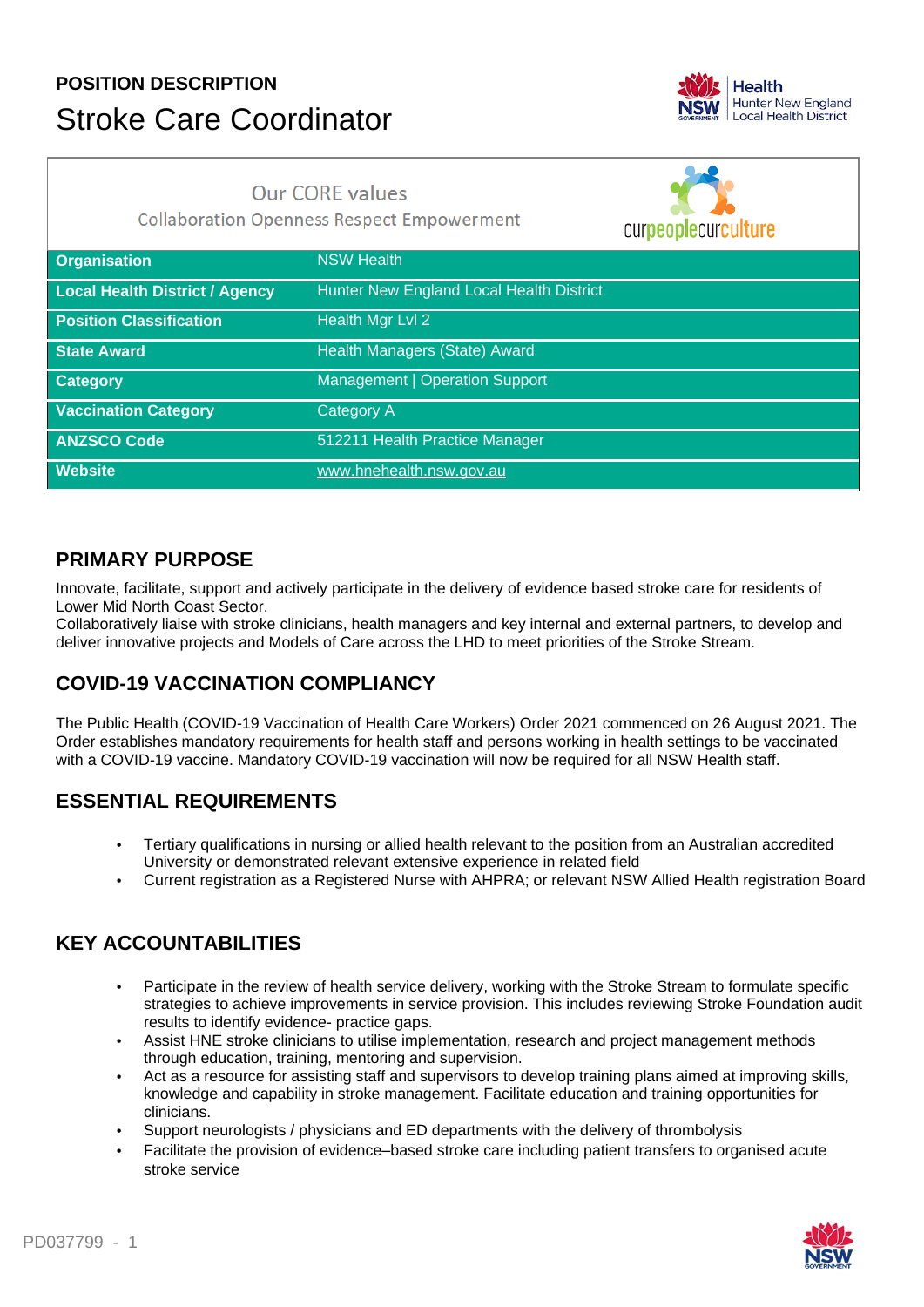## **POSITION DESCRIPTION** Stroke Care Coordinator



- Promote and encourage the establishment of links with established local stroke support groups
- Provide consultative service planning support and education to key stakeholders to facilitate the hub and spoke model of stroke clinical care across the clusters
- Take responsibility for cyclic audits of stroke services to identify and address gaps in service provision.
- Initiate, participate in, and/or facilitate clinical research/quality projects in Stroke care
- **Communication**
	- Enhance communication, participation and effective relationships between stakeholders, clinical service providers and the community across the Northern HNE
	- Demonstrate advanced communication skills in dealing with patients, relatives, friends and the community
- Model and actively promote workplace behaviour that reflects the HNE Health Values Charter and NSW Health Code of Conduct; drive, lead and model behaviours to staff that reflect the Excellence Framework (Every Patient, Every Time) including 90 day action plans; accountability meetings; leader and service rounding; and ensure work is conducted in a manner that demonstrates values of cultural respect in accordance with HNE Health's Closing the Gap strategy.
- Comply with and implement the NSW Health Work Health and Safety Better Practice Procedures and relevant District procedures by identifying, assessing, eliminating / controlling and monitoring hazards and risks within the workplace, to the extent of delegated authority for the role and escalating to the appropriate Management level if the issue exceeds the extent of delegated authority for the role.

### **KEY CHALLENGES**

- Maintaining enthusiasm and commitment to Stroke within existing resource and staff limitations
- Building a positive professional culture that facilitates effective patient outcomes in a constantly changing environment
- Building a positive professional culture that seeks to promote continuous quality improvement, service evaluation and research in a busy and demanding environment.

### **KEY RELATIONSHIPS**

| <b>Who</b>                                                | <b>Why</b>                                                                                                                                                                                                                                |
|-----------------------------------------------------------|-------------------------------------------------------------------------------------------------------------------------------------------------------------------------------------------------------------------------------------------|
| Deputy Director of Nursing and Midwifery,<br><b>LMNCS</b> | The position reports directly to the Deputy Director of Nursing<br>and Midwifery                                                                                                                                                          |
| Manning Senior Leadership team                            | The position will be required to network with all leadership<br>groups across the LMNCS to ensure up to date Stroke care<br>information is shared                                                                                         |
| <b>HNELHD Clinical Stroke Stream</b>                      | The Hunter Stroke Service is an integral part of the Clinical<br><b>Stroke Stream</b>                                                                                                                                                     |
| Agency for Clinical Innovation (ACI)                      | The ACI is the lead agency for innovation in NSW Health<br>clinical care, bringing patients, clinicians and managers<br>together to support innovation, design and implementation                                                         |
| Stroke Foundation                                         | The Stroke Foundation is the Australian national charity that<br>partners with the community to prevent, treat and beat stroke.<br>They stand alongside stroke survivors and their families,<br>healthcare professionals and researchers. |